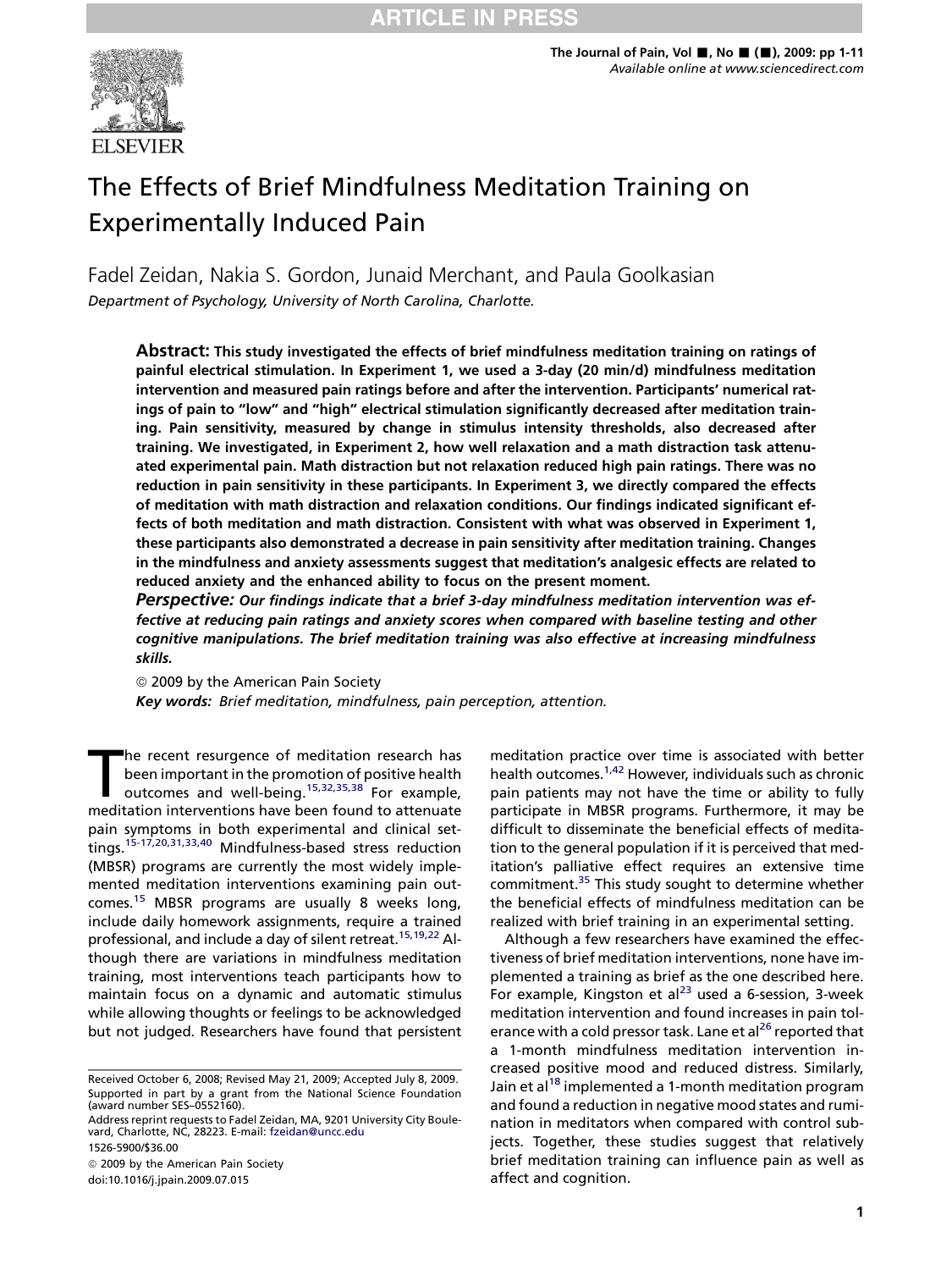<span id="page-1-0"></span>Notably, pain perception can also be attenuated by cognitive and affective factors.<sup>[8,10,12-14,24,29,34,43](#page-9-0)</sup> For example, reduction in anxiety after both meditation and relaxation training was correlated with decreased pain perception.[23](#page-9-0) It is possible, therefore, that meditation's analgesic effects are experienced through both the cog-nitive ability of maintaining focus<sup>[16](#page-9-0)</sup> and attenuating af-fective appraisal of stimuli.<sup>[44](#page-10-0)</sup> To examine the analgesic effect of brief meditation, we measured pain ratings to electrical stimulation before and after meditation training. For the purpose of comparison, the effects of relaxation and math distraction were studied in a second experiment with another group of participants who were also measured in 2 sessions. In Experiment 3, all 3 effects (relaxation, math distraction, and meditation) were directly compared. The math distraction task was used because distraction has been shown to be effective at redirecting attention away from the painful stimuli.<sup>10,11</sup> Similarly, relaxation, a component of meditation, $27$  has been found to reduce the perception of pain.<sup>[20](#page-9-0)</sup>

# Experiment 1

# Materials and Methods

# **Participants**

All procedures were approved by the University of North Carolina, Charlotte, Institutional Review Board and held in accordance with the Declaration of Helsinki and its most recent amendments. Participants provided written informed consent and received course credit for their participation. All participants were screened and excluded from participation for factors that are known to alter perception of experimental pain. These factors include previous meditation experience, psychological disorders, using pain medication, and/or acute or chronic pain conditions. Participants with experience of yoga were not excluded because commercial yoga practice does not encompass the same concentrative techniques of mindfulness meditation. $1,7$  Twenty-eight students were recruited from the Psychology subject pool at the University of North Carolina, Charlotte. Five students dropped out after learning about the nature of the experiment, and 1 was excluded because that individual was using pain medication. Twenty-two students (15 males) completed all experimental sessions. The recruitment protocol explained that participants needed to be interested in learning meditation. The participants' median age was 19 years (range, 18 to 36). Eighteen of the participants were white, 2 were ''other,'' 1 was African-American, and 1 was Latino.

# Apparatus

#### Neurometer

Our method for delivering phasic pain used a transcutaneous alternating current sine wave delivered by a portable device (Neurometer CPT; Neurotron Inc, Balitmore, MD). The stimuli were brief electrical pulses (3 seconds on and 2 seconds off) delivered at 5 Hz.<sup>4</sup>

#### Stimulus Values

We used the method of limits to establish a stimulusresponse curve for each participant. To make sure that the same degree of sensory experience occurred for all of the participants, a threshold procedure was used to determine the stimulus intensities associated with cutaneous threshold (CT), low pain, and high pain. The intensity at which the participant first detected a sensation was defined as the CT. To obtain the pain thresholds, stimulus values were progressively increased in increments between 5 and 10 milliamperes (mA). Participants rated each stimulation by using the following numerical rating scale (NRS;  $0 =$  "no sensation";  $1 =$  "mildly unpleasant";  $2 =$  "moderately unpleasant";  $3 =$  "mildly painful";  $4 =$  "moderately painful";  $5 =$  "severely painful";  $6 =$  "intolerable''). The NRS was visible at all times during testing and participants responded verbally by assigning a value between 0 and 6. Once participants rated the stimulation above 5.5, the intensities were systematically decreased to the cutaneous threshold value observed on the first trial. Using this range, the experimenter then randomly delivered intensities that received a rating between 2 and 3 (low pain) and between 4 and 5 (high pain) to ensure consistency for each participant's pain ratings. Stimuli consistently given a rating of 2 and 4 at least 5 times were designated as low and high pain, respectively. All stimuli were randomly delivered during testing. Table 1 presents the average stimulus intensities measured in milliamperes for high and low pain that were used in the current experiments.

#### Subjective Assessments

The State Anxiety Inventory  $(SAI)^{37}$  $(SAI)^{37}$  $(SAI)^{37}$  is a 20-item scale designed to measure state anxiety. The SAI has been reported to exhibit high internal consistency with Cronbach  $\alpha$  of 0.73.<sup>[37](#page-9-0)</sup> Statements such as "I feel worried," are rated on a 4-point scale from 1 (not at all) to 4 (very much so). Scores ranged from 20 to 80, with higher scores

Table 1. Mean (SD) Stimulus Intensity (mA) Values for High and Low Pain for Each Experiment

|              | <b>SESSION 1</b> |                | <b>SESSION 2</b> |               |
|--------------|------------------|----------------|------------------|---------------|
|              | <b>HIGH PAIN</b> | LOW PAIN       | <b>HIGH PAIN</b> | LOW PAIN      |
| Experiment 1 | 279.0 (154.9)    | 167.5 (100.7)  | 353.4 (219.3)    | 240.0 (168.2) |
| Experiment 2 | 252.0 (130.6)    | 149.8 (73.0)   | 278.1 (94.3)     | 176.2 (74.31) |
| Experiment 3 | 354.0 (232.06)   | 215.8 (151.42) | 409.7 (220.8)    | 260 (232.06)  |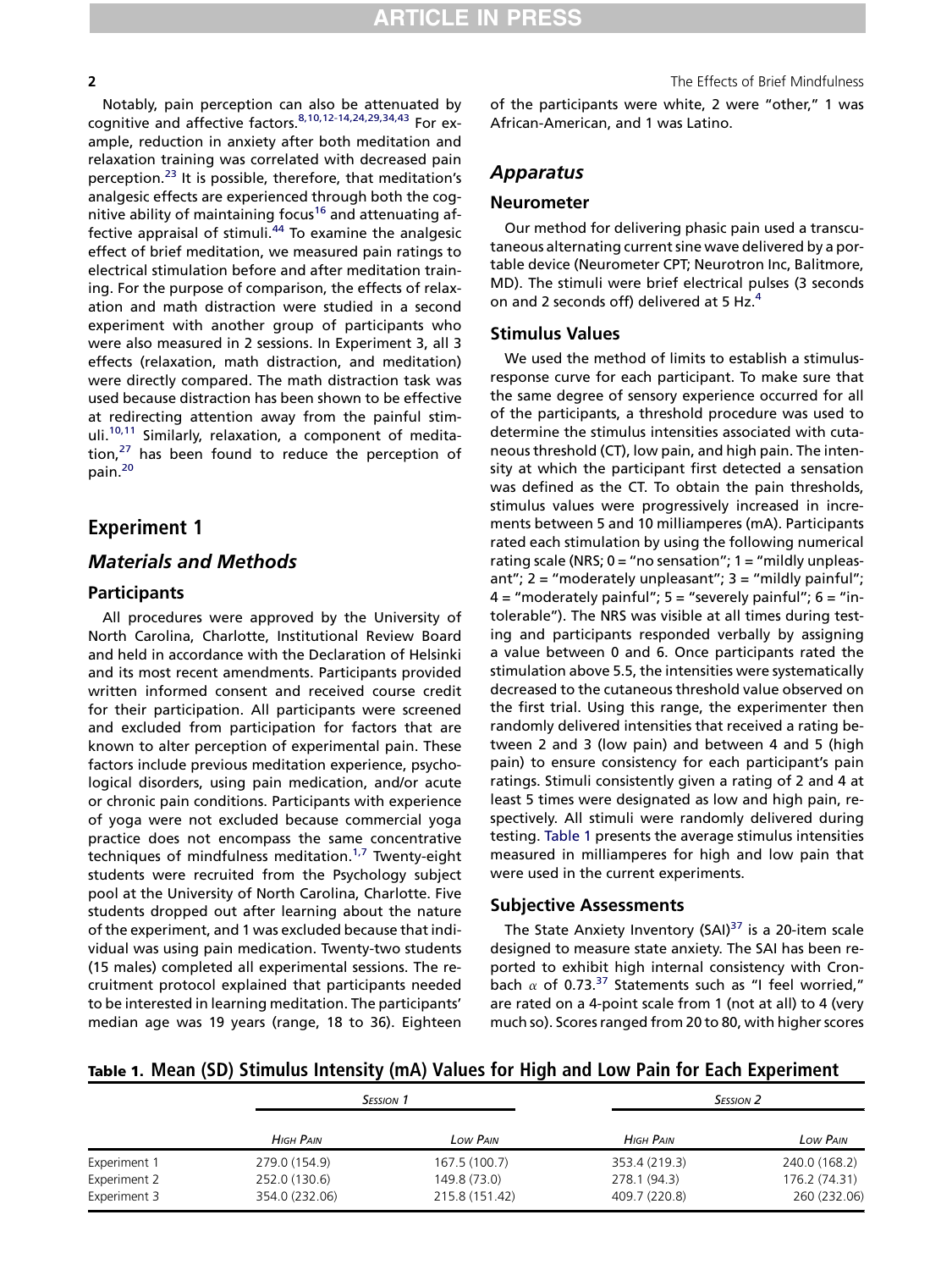<span id="page-2-0"></span>

Figure 1. An outline of the experimental sessions and conditions used in each of the experiments.

indicating more anxiety. We administered the SAI to examine if 20 minutes of meditation would reduce state anxiety. Previous research has found that meditation practice decreases state anxiety.<sup>[19,27](#page-9-0)</sup>

The Freiburg Mindfulness Inventory (FMI) $<sup>2</sup>$  $<sup>2</sup>$  $<sup>2</sup>$  is a 30-item</sup> assessment that measures the experience of mindfulness. The FMI is a psychometrically sound instrument with high internal consistency (Cronbach  $\alpha = 0.93$ ).<sup>[41](#page-10-0)</sup> Statements such as ''I am open to the experience of the present moment'' are rated on a 5-point scale from 1 (rarely) to 5 (always). Scores ranged from 30 to 150, with higher scores indicating more skill with the mindfulness technique. The FMI served as a manipulation check on participants' ability to engage in a ''mindful'' state.

#### Procedure

Participants were tested in 2 separate experimental sessions scheduled before and after a 3-day training session. Fig 1 provides a day-to-day outline of how the experiment was conducted. Each of the experimental sessions consisted of 2 conditions separated by a 13-minute period in which participants either "relaxed" while reading a magazine or meditated. Participants completed the FMI to measure degree of ''mindfulness'' at the beginning of session 1 and the end of session 2. They completed the SAI before and after each experimental session and on each day of mental training to measure changes in state anxiety.

#### Meditation Training

Meditation training was held on 3 consecutive days after the first day of testing (experimental session 1). Instruction was conducted by a facilitator who had trained for more than 10 years in mindfulness meditation techniques. The instruction was focused on teaching naive participants how to practice the cognitive act of mindfulness meditation without any spiritual or religious emphasis. Each training session was held with groups of 3 to 8 participants and lasted approximately 20 minutes.

The instructor taught different meditation skills on each of the 3 days. On the first day, participants were told to focus on the flow of their breath, with their eyes closed, and to nonjudgementally become aware of their thoughts, senses, and feelings, while maintaing focus on the breath in the nostrils.<sup>[1,42](#page-8-0)</sup> On the second day of the intervention, participants meditated to a standard 20-minute mindfulness meditation tape by Jon Kabat-Zinn emphasizing how moment to moment awareness can alter the manner one experiences external/internal events. The focal point of the meditation practice was the "whole breath," including the inhalation sensation of the nostrils, the rise and fall of the abdomen, and the dynamic sensations of exhalation. On the third day of the meditation intervention, participants were given more instruction and details about mindful practices. For example, it was emphasized that participants could try to quiet the mind by sustaining focus on their breath and to pay attention to the dynamic sensations of other parts of the whole body while nonjudgmentally allowing discursive thoughts to simply pass.[42](#page-10-0) Before and after each meditation session, participants were encouraged to ask questions about difficulties while meditating.

Verifying whether or not experimental participants are "truly" meditating is difficult<sup>[2,3,17](#page-8-0)</sup>; however, manipulation confirmations were assessed through changes in FMI and SAI measures taken before and after training. We expected brief meditation practice would decrease state anxiety ratings and an increase in FMI scores as the participants acquired mindfulness skills. $21,41$ 

#### Experimental Testing Sessions

Participants were tested individually for approximately 60 minutes in each session. On arrival, informed consent was obtained, and the ventral surface of the nondominant arm was prepared for stimulation. Four sites were marked along the arm, 1 inch from each other, with the first at least 1 inch distal from the elbow. A different site was used for each experimental condition (eg, baseline, meditation) to minimize habituation or sensitization. The order of these sites was counterbalanced across participants.

Each experimental session began with a baseline condition, in which participants were instructed to rate stimuli with the NRS (described above). For each condition, phasic electrical pulses were delivered in 8 15-second trials consisting of a random ordering of the 3 stimulus values (CT; low; high) established by the threshold procedure. A trial consisted of 3 stimulus periods during which the stimulation was on for 3 seconds and off for 2 seconds. Three of these trials used the stimulus values associated with low pain, 3 were associated with high pain, and 2 used the value associated with CT. Participants verbally responded to each trial with a numerical value between 0 and 6 on the NRS that was visible during testing.

During test session 1, the baseline condition was followed by a 13-minute period in which the participants were told to "sit comfortably, relax, and read a magazine.'' All participants read the same magazine (a car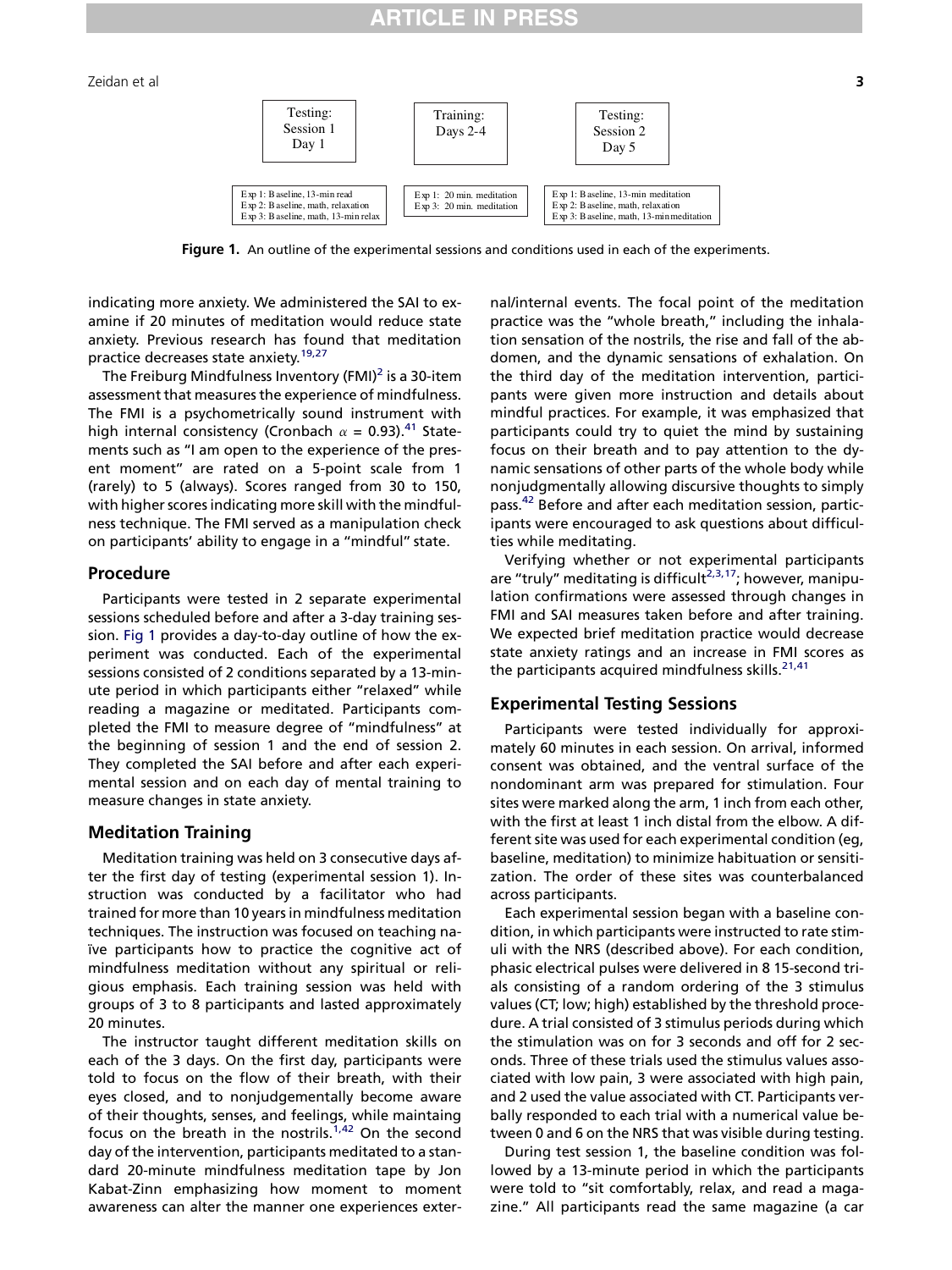sales brochure). No stimuli were delivered during this 13-minute period, which primarily served as a procedural control for the 13 minutes of meditation practice that occurred in session 2. After the 13-minute period, participants were tested a second time with 8 15-second trials consisting of a random ordering of the 3 stimulus values.

In test session 2, after thresholds were obtained, baseline testing was followed by a 13-minute meditation period. Participants were simply instructed to ''begin meditating,'' without any guidance. After 13 minutes of meditation, participants were stimulated for 8 15 second electrical stimulation trials while they continued to meditate.

#### Analyses

Mean numerical ratings were computed by averaging across the trials for each participant's stimulus intensity ratings (cutaneous threshold, low, and high pain). A repeated-measures analysis of variance (ANOVA) was used to test for the effects of session (1 vs 2), condition (baseline vs reading/meditation), and stimulus intensity (low and high pain). To test for the hypothesized effect of meditation and relaxation, data for each session are analyzed separately with a condition by stimulus intensity ANOVA. The  $F$  tests that are reported include the Greenhouse-Geisser correction when necessary to protect against possible violation of the sphericity assumption. Numerical ratings in response to CT stimulation were less than 0.5 in all conditions and are not included in the analyses since they primarily served to check for false positives. Analysis of the CT ratings did not show any significant variations across conditions or sessions  $(Fs < 1)$ .

# Results

#### Pain Ratings

Fig 2 presents the mean numerical ratings with 95% confidence intervals for sessions 1 and 2. As expected by the threshold procedure, numerical ratings were higher to high (3.73) in comparison to low pain stimulation (2.07) [ $F(1,21) = 247.64$ ,  $P < .01$ ,  $\eta^2 = 0.92$ ]; however, numerical ratings did not interact significantly with any of the other variables. There was an effect of session  $[F(1,21) = 8.76, P < .01, \eta^2 = 0.29]$  that resulted from a significant decline in both high and low pain ratings after meditation training; and session interacted with condition [ $F(1,21) = 10.55$ ,  $P < .01$ ,  $\eta^2 = 0.33$ ], because meditation was more effective than reading in reducing high and low pain ratings. However, within-subject contrasts (at the  $P < 0.05$  level of significance) showed that baseline numerical ratings for high ( $M = 4.47$ , SD = 0.68) and low pain (M = 2.64, SD = 1.03) during session 1 were not significantly different from baseline numerical ratings during session 2; high pain (M = 4.35, SD = 0.61), low pain (M = 2.51, SD = 0.75).

The analysis on session 2 data showed a strong effect of meditation (baseline vs meditation)  $[F(1,21) = 94.69]$ ,  $P = .01$ ,  $\eta^2 = 0.82$ ]. Numerical ratings dropped from 4.4 in response to high pain in the baseline condition to

**4** The Effects of Brief Mindfulness



Figure 2. Mean numerical ratings (NRS) with 95% confidence intervals for experimental conditions in Experiment 1.

2.4 after meditation and from 2.51 in the baseline condition to 1.09 in response to low pain stimulation. The absence of an interaction of condition by stimulus intensity  $[F(1,21) = 2.96, P = .10]$  indicates that the decline in pain ratings with meditation was similar for both high and low stimulus values.

A smaller but still significant drop in pain ratings relative to baseline was also obtained in the pretraining data (session 1) for the second condition ''relax while reading a magazine" [ $F(1,21) = 7.64$ ,  $P = .01$ ,  $\eta^2 = 0.27$ ]. As in the previous analysis, condition was not found to interact with stimulus values  $[F(1,21) = 1.26, P = .27]$ .

#### Subjective Assessments

The meditation intervention was effective in reducing reports of anxiety. Changes in state anxiety, reported in [Table 2,](#page-4-0) were tested with a session by pre/post-testing repeated-measures ANOVA. Reduction in scores on the SAI produced a significant session by pre/postinteraction  $[F(4,68) = 6.70, P < .01, \eta^2 = 0.28]$  and main effects for test session [F(4,68) = 6.8, P < .01,  $\eta^2$  = 0.29] and pre/ post-testing  $[F(1,68) = 74.3, P < .01, \eta^2 = 0.81]$ . The interaction can be explained by the decrease in mean SAI scores during post-testing for every session except the first, which was run before meditation training.

A comparison of FMI ratings before ( $M = 55.19$ , SD = 8.49) and after (M =  $61.00$ , SD =  $9.73$ ) training revealed a significant increase in "mindfulness"  $[F(1, 21) = 21.72]$ ,  $P < .01$ ,  $\eta^2 = 0.52$ ]. As expected, the 3-day intervention was effective in increasing mindfulness as measured by the FMI.

Additionally, correlations were calculated to investigate whether the change in pain ratings during meditation in session 2 were associated with the other selfreported measures. The change in pain ratings to the high stimulus intensity were significantly associated with FMI scores measured during session 2  $[r(20) = .44]$ ,  $P < .05$ ], suggesting that participants who were more ''mindful'' perceived less pain during stimulation. Reductions in pain were not associated with SAI scores measured during session 2  $[r(20) = 0.13, P = .57]$ ; however,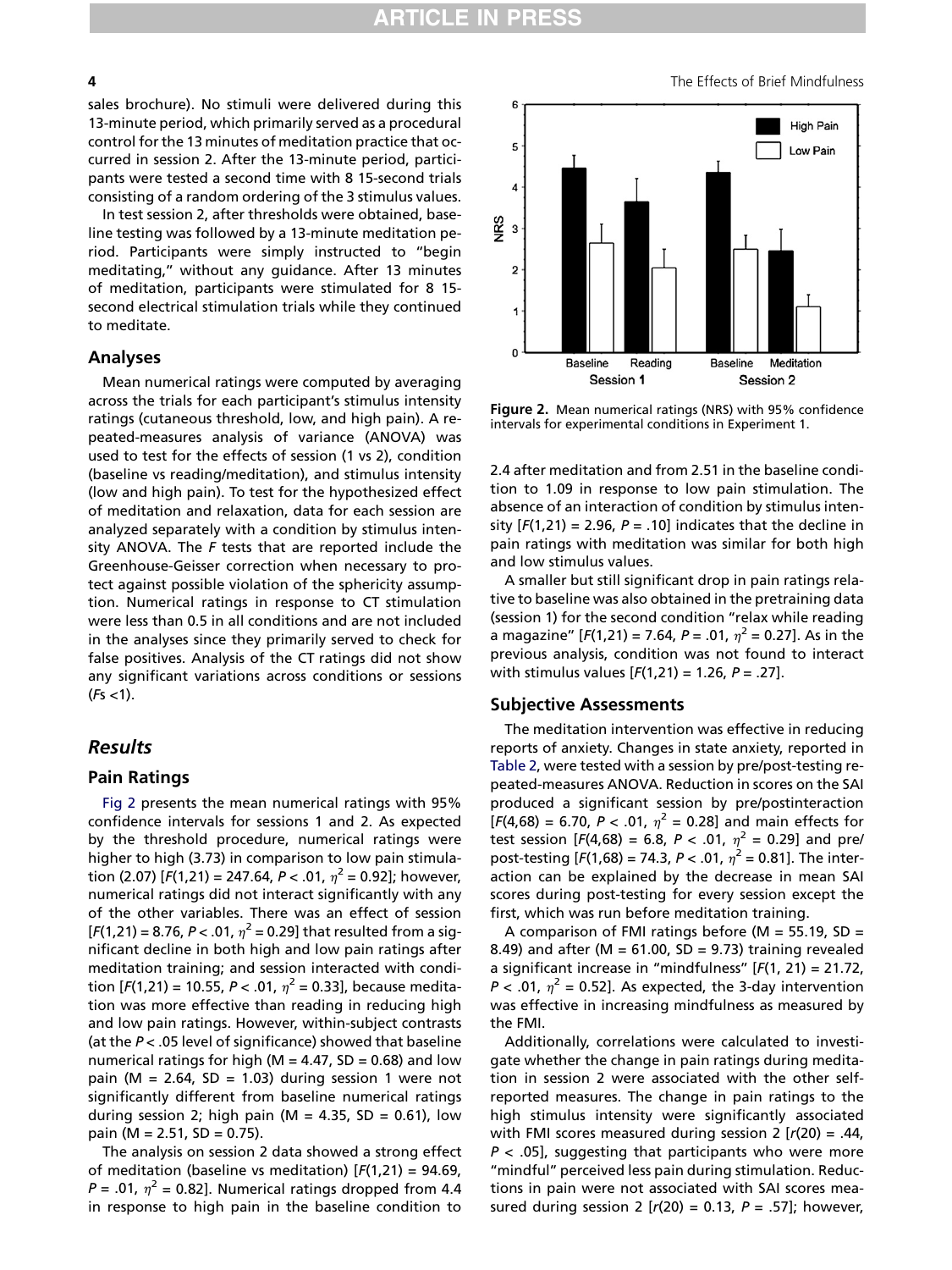#### <span id="page-4-0"></span>Zeidan et al 5

# Table 2. Mean (SD) State Anxiety Inventory Scores (SAI) at Each of the Experimental and Training Sessions

| <b>SESSION</b> | <b>BEFORE TESTING</b> | <b>AFTER TESTING</b> |
|----------------|-----------------------|----------------------|
| Experiment 1   |                       |                      |
| Session 1      | 37.8(7.0)             | 37.0(6.9)            |
| Training day 1 | 34.7(5.7)             | 25.53(5.0)           |
| Training day 2 | 36.3(8.9)             | 27.1(7.3)            |
| Training day 3 | 36.3(8.5)             | 26.9(6.5)            |
| Session 2      | 36.3(8.6)             | 28.3(7.2)            |
| Experiment 2   |                       |                      |
| Session 1      | 37.4 (6.9)            | 37.3(8.5)            |
| Session 2      | 33.0 (7.9)            | 30.9(6.4)            |
| Experiment 3   |                       |                      |
| Session 1      | 36.8 (10.2)           | 37.7(8.9)            |
| Training day 1 | 37.9(7.2)             | 22.7(5.9)            |
| Training day 2 | 39.5 (10.2)           | 29.4(7)              |
| Training day 3 | 38.7(8)               | 29.4(6.6)            |
| Session 2      | 34.5(6.4)             | 27.7(5.2)            |

FMI and SAI scores were found to be inversely related  $[r(20) = -0.46, P = .04]$ . Those who are mindful tended to be less anxious.

#### Stimulus Intensities

Stimulus intensity values obtained as high and low thresholds were analyzed with a session by stimulus intensity ANOVA. As can be seen in [Table 1,](#page-1-0) there was an unexpected increase from session 1 to session 2  $[F(1,21) = 5.80, P < .05, \eta^2 = 0.22]$  and an effect of stimulus intensity  $[F(1,21) = 68.90, P < .01, \eta^2 = 0.77]$ . There was no interaction  $[F < 1]$ .

# **Discussion**

The results show that mindful states promoted by a brief (3 day) mindfulness meditation intervention were effective in reducing pain ratings to experimentally induced pain. Participants reported less pain to both ''low'' and ''high'' intensities when meditating compared with baseline testing. In addition, there were significant reductions in state anxiety after each meditation session. The 3-day meditation intervention also increased mindfulness skills as measured by the FMI. Additionally, participants who scored higher on the FMI reported the greatest reductions in pain ratings. These data suggest that a decrease in anxiety and the ability to sustain focus on the present moment can attenuate the feeling of pain. There were 2 unanticipated findings of note. One was the significant increase in stimulus intensity values, determined by the threshold procedures, after meditation training. This is noteworthy because it may indicate that 3 consecutive days of meditation practice is sufficient to increase mindfulness skills such that there is a lasting effect on the conscious experience of pain.<sup>[42](#page-10-0)</sup> The other finding that has no ready explanation was the pain reduction obtained in session 1 after the 13 minutes of reading. It is possible this effect was due to simply relaxing or having a pause in the testing session. Experiment 2 was conducted to provide some

# Experiment 2

To examine whether the same degree of change in pain ratings can be achieved with other cognitive manipulations, a second experiment was conducted with math distraction and relaxation conditions. Distraction and relaxation conditions were chosen in an attempt to address other possible mechanisms<sup>[33](#page-9-0)</sup> for the analgesic effect seen in Experiment 1. This experiment uses a comparison group who is tested for 2 sessions under the same testing procedure as Experiment 1.

#### Participants

Twenty-seven students, without any meditation experience, were recruited from the same subject pool as Experiment 1. For 14 of the students, the call for participation differed from the one in Experiment 1; it did not specifically select from those interested in meditation. Four students dropped out after learning about the nature of the experiment, and 2 were excluded because they were using pain medication. Twenty students met the same inclusion/exclusion criteria as Experiment 1 and completed all experimental sessions. The participants provided written informed consent and received course credit. All procedures were approved by the University of North Carolina, Charlotte, Institutional Review Board. Median age of the participants was 19 years (range, 18 to 41). Thirteen were female and 7 were male. Ethnic membership for the sample is as follows: 13 were white, 5 were African-American, 1 was Hispanic, and 1 was ''other.''

#### Procedure

Each participant was tested individually in 2 60-minute sessions (see [Fig 1\)](#page-2-0) that were 3 days apart. After completing consent forms, participants were administered the same self-report assessments (ie, SAI and FMI) and followed the same threshold procedure as in Experiment 1. One difference between the experiments was the number of conditions in each of the experimental sessions. Three conditions were tested in Experiment 2 (baseline, math distraction, and relaxation). Baseline was always presented first followed by the others in counterbalanced order.

In the math distraction task, participants were asked to start with 1000, subtract 7, and report each difference aloud during electrical stimulation. Instructions emphasized the importance of both speed and accuracy and the answers were recorded. Participants rated the electrical stimulation at the end of each trial and resumed subtracting from the last reported answer (which the experimenter supplied).

In the relaxation condition participants were instructed to ''close their eyes'' and ''relax'' while being stimulated. They were given 5 minutes to relax and to ''become comfortable in their chairs.'' The participants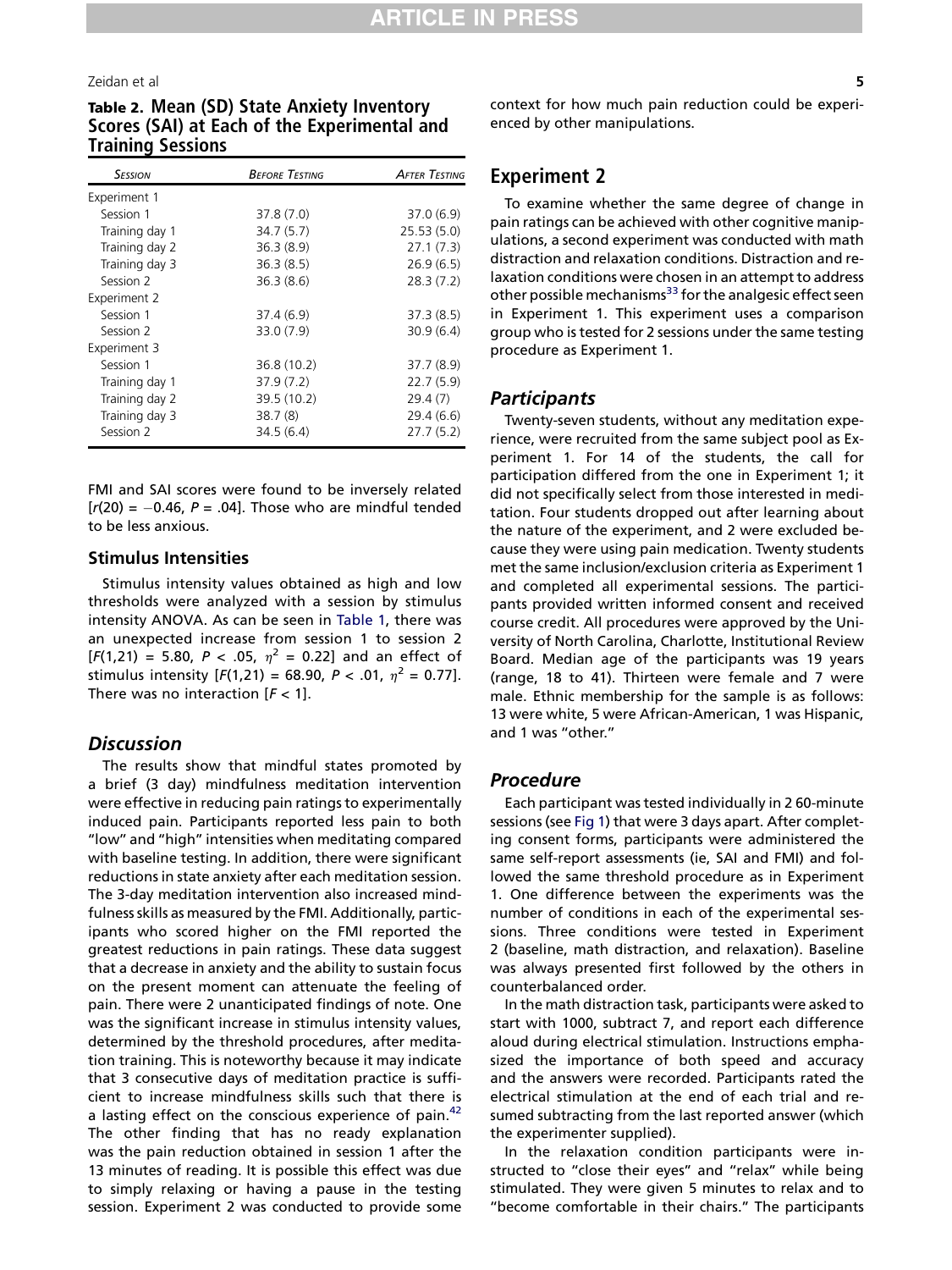were not instructed to focus on the breath or to engage in any other type of cognitive act.

As in the previous experiment, each condition was tested with 8 15-second trials consisting of a random ordering of the 3 stimulus values. The relaxation and distraction conditions followed baseline and were counterbalanced across participants. As in the procedure for Experiment 1, participants completed the SAI for a second time at the end of testing. The second session followed the same procedure as the first and was conducted 3 days later.

#### Results

#### Pain Ratings

As in Experiment 1, numerical ratings in response to CT stimulation were less than 0.5 in all conditions and are not included in the analyses. Fig 3 presents the pain ratings with 95% confidence intervals. A 2  $\times$  3  $\times$  2 repeatedmeasures ANOVA showed that repeating the testing on 2 separate days did not have an influence on numerical pain ratings. There was no main effect of test session and none of the interactions with test session were significant  $[F< 1]$ . There was a significant effect for condition (baseline, math distraction, and relaxation)  $[F(2,38) = 10.07, P < .01, \eta^2 = 0.35]$  and a significant main effect of stimulation level  $[F(1,19) = 467.06, P < .01,$  $\eta^2$  = 0.96]. These 2 variables interacted [F(2,38) = 12.95,  $P < .01$ ,  $\eta^2 = 0.41$ ]. A simple effects test was conducted to examine the effect of condition at each stimulation level.

The analysis on the high pain ratings revealed a main effect for condition  $[F(2,38) = 16.51, P < .01, \eta^2 = 0.47]$ . Within-subject contrasts (at  $P < .05$  level of significance) showed that the math distraction condition was effective in reducing high pain ratings when compared with baseline, but relaxation was not.

The analysis on the low pain ratings also showed an effect of condition  $[F(2,38) = 3.81, P = .03, \eta^2 = 0.17]$ . However, the condition effect can be explained by the relaxation condition exhibiting higher pain ratings when compared with the other conditions ( $P < .05$ ). Math distraction was not effective in reducing low pain ratings when compared with baseline condition.

#### Subjective Assessments

Mean SAI scores are reported in [Table 2](#page-4-0). A repeatedmeasures ANOVA examined SAI ratings across the 2 sessions and within (pre/post-testing) a session. There was a significant drop in SAI scores across the sessions  $[F(1,17) = 7.56, P = .02, \eta^2 = 0.17]$ . However, there was no pre/post effect  $[F(1,17) = 1.02, P = .33]$  or interaction between pre/post and session  $[F < 1]$ .

This group of participants also completed the FMI in session 1 (M = 54.79, SD = 7.71) and session 2 (M = 54.26,  $SD = 8.78$ ; as expected, there were no significant differences in mindfulness  $[F < 1]$ . In contrast to the findings of the previous experiment, SAI scores were not related to FMI scores for session 2  $[r(18) = .02, P = .92]$ , and change in pain ratings in response to high stimuli

**6** The Effects of Brief Mindfulness



Figure 3. Mean numerical ratings (NRS) with 95% confidence intervals for experimental conditions in Experiment 2.

were not related to either FMI score  $[r(18) = 0.21]$ ,  $P = .38$ ] or SAI [ $r(18) = 0.13$ ,  $P = .59$ ].

#### Stimulus Intensities

Stimulus intensity values ([Table 1](#page-1-0)), obtained in the thresholding procedure for high and low pain, were analyzed with a session by stimulus intensity ANOVA. Repeated-measures ANOVA revealed an effect on stimulus intensity  $[F(1,19) = 110.29, P < .01, \eta^2 = 0.85]$ but no effect of session ( $F < 1$ ) and no interaction between session and stimulus intensity  $(F < 1)$ . In contrast to the findings from Experiment 1, there was no significant change in pain sensitivity from session 1 to 2.

# **Discussion**

Math distraction but not relaxation was found to diminish experimentally induced pain. However, math distraction was only effective at reducing ratings of high but not low pain across the 2 experimental sessions. One reason that relaxation did not significantly reduce pain perception may be because our relaxation protocol was not a standardized intervention. In contrast to Experiment 1, participants in Experiment 2 did not show the changes across session in either the pain sensitivity or in mindfulness. There was, however, a decrease in state anxiety between the 2 sessions.

We investigated distraction and relaxation because previous research suggested they may be associated with meditation.[33](#page-9-0) Our findings provide mixed support for the literature. However, there are some differences between the participant samples used in the 2 experiments that make it difficult to compare the findings. There were gender differences between Experiment 1 (15 males; 7 females) and Experiment 2 (7 males, 13 females), and the groups may have differed in their willingness to engage in meditation training. Accordingly, Experiment 3 was conducted to directly compare the effectiveness of meditation and math distraction on pain perception with the same group of participants. We wanted to determine whether the effects of brief mindfulness training could be replicated and to also compare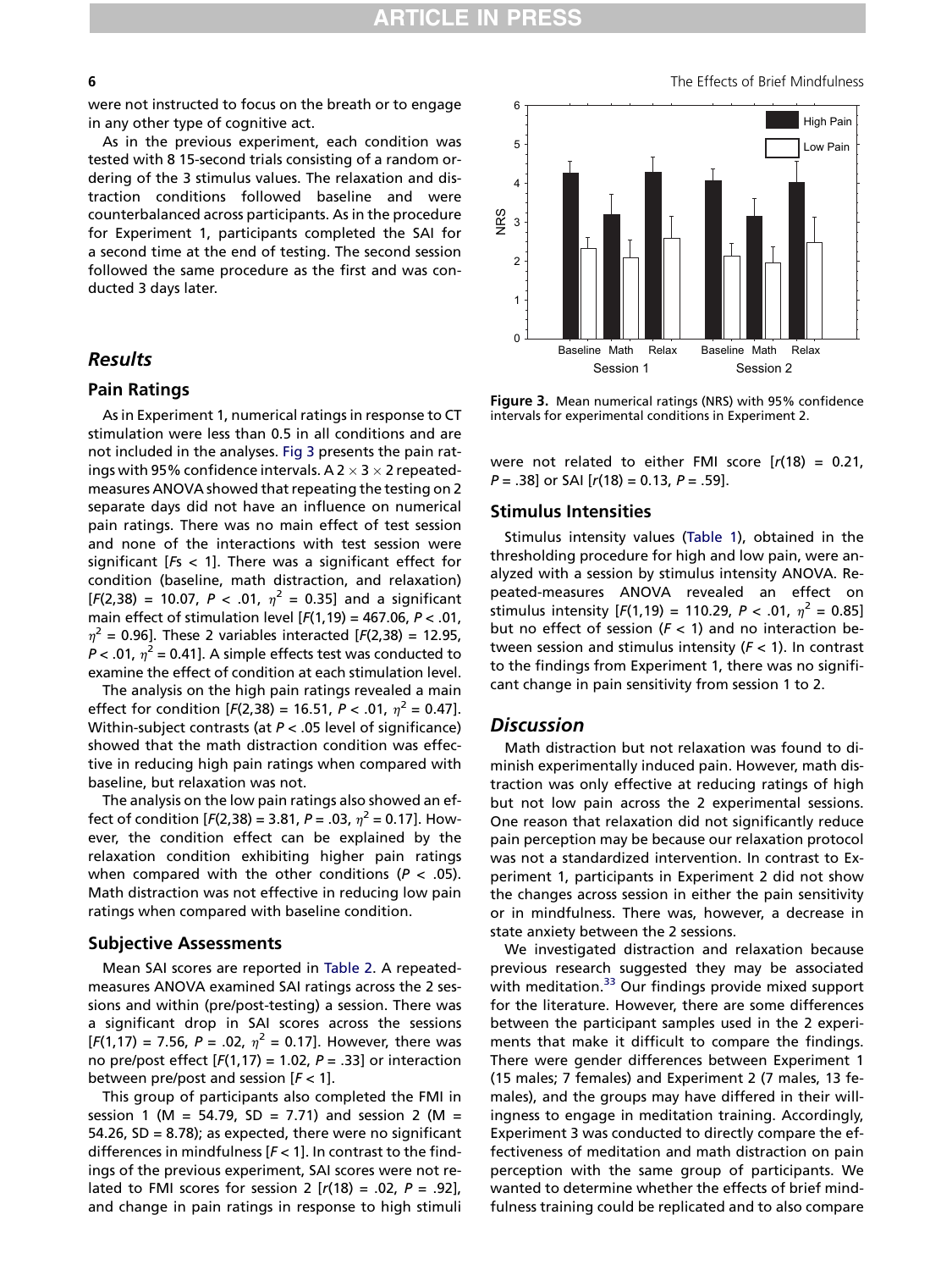#### Zeidan et al **7** Australia et al 7 Australia et al 7 Australia et al 7 Australia et al 7 Australia et al 7 Australia et al 7 Australia et al 7 Australia et al 7 Australia et al 7 Australia et al 7 Australia et al 7 Austral

its effectiveness directly with math distraction as a technique for diminishing pain in response to electrical stimulation.

# Experiment 3

To further examine the efficacy of 3 days of mindfulness meditation training in comparison to other methods of pain control, we implemented a within-group comparison of meditation, relaxation, and math distraction conditions. This allowed direct comparison of the effective cognitive manipulations in Experiment 2 to our brief mindfulness meditation training protocol. This experiment followed the same experimental protocol as the previous experiments. We were interested in the relative pain attenuation between meditation and math distraction.

# **Participants**

Twenty-three students, without any meditation experience, were recruited from the same subject pool as the previous experiments. One student withdrew after learning about the nature of the study, and a second dropped out when he became ill. Twenty-one students met the same inclusion/exclusion criteria as Experiment 1 and completed all experimental sessions. The participants provided written informed consent and received course credit. All procedures were approved by the University of North Carolina, Charlotte, Institutional Review Board. Median age of the participants was 21 years (range, 18 to 26). Thirteen were female and 8 were male. Eleven of the participants were white, 4 were African-American, 3 were Hispanic, 1 was Asian, 1 was Native American, and 1 was "other."

#### Procedure

Experiment 3 followed the same procedure as Experiment 1 with 2 separate experimental sessions scheduled before and after a 3-day mindfulness meditation training intervention (see [Fig 1\)](#page-2-0). For each experimental session, we delivered painful stimulation during baseline, math distraction, and either relaxation or meditation conditions. Subjects experienced the same threshold procedure and experimental protocol as Experiments 1 and 2. In session 1, subjects completed the SAI and the FMI. Next, their pain ratings of 2 (low pain) and 4 (high pain) were calibrated to stimulus intensities. Each experimental trial consisted of 15-second stimulation, after which, participants gave their numerical responses based on the NRS. Baseline and math distraction conditions were counterbalanced across participants after the threshold procedure. After the first 2 conditions, participants were told to relax for 13 minutes. However, instead of reading a magazine for 13 minutes as in Experiment 1's protocol, they were instructed to relax and take deep breaths for 13 minutes. The relaxation condition was run after the math and baseline conditions to control for potential aftereffects associated with relaxation. Subjects were stimulated while continuing deep breath-

ing and told to continue to relax. After the experimental trials ended, the subjects completed the SAI.

Subjects met for 3 consecutive days (20 minutes per session) for mindfulness meditation training. This intervention was the same as the intervention in Experiment 1. On the second experimental test session, subjects' high and low pain ratings were calibrated to stimulus intensity values. Again, baseline and math distraction conditions were counterbalanced within and between subjects. Participants were then told to ''begin meditating''; there was no other guidance or instruction. Participants meditated for 13 minutes before stimulation began, and numerical responses were obtained after each 15-second trial ended. They were told to stop meditating after the experimental trials were complete. FMI and SAI assessments were completed after the end of the experimental block.

#### Results

#### Pain Ratings

As in Experiments 1 and 2, numerical ratings in response to CT stimulation were less than 0.5 in all conditions and are not included in the analyses. [Fig 4](#page-7-0) illustrates the mean numerical ratings with 95% confidence intervals for sessions 1 and 2. Numerical pain ratings were higher for high pain (3.96) when compared with low pain ratings (2.08)  $[F(1,20) = 313.93, P < .01,$  $\eta^2$  = .94]. There was a significant main effect for condition [F(2,40) = 18.48, P < .01,  $\eta^2$  = 0.48] as well as session  $[F(1,20) = 10.30, P < .01, \eta^2 = 0.34]$ . Condition interacted with stimulus level  $[F(2,40) = 13.56, P < .01, \eta^2 = 0.40]$ and session  $[F(2,40) = 11.05, P < .01, \eta^2 = 0.36]$ . Stimulus levels did not interact with session  $[F(1,20) = 1.02]$ ,  $P = .33$ ] or condition by session [ $F(2, 40) = 2.89$ ,  $P = .07$ ].

To understand the interactions and to test for the effectiveness of meditation in comparison to the other techniques, a follow-up simple effects analysis tested for the effect of condition and stimulus levels at each session. In the analysis on the data from session 1, there were significant differences between conditions  $[F(2,40) = 8.11, P < .01, \eta^2 = 0.29]$  and a significant interaction effect between condition and stimulus levels  $[F(2,40) = 9.14, P < .01, \eta^2 = 0.31]$ . Within-subject contrasts  $(P < .01$  level of significance) indicated that in response to high and low pain stimulation, math distraction (high pain, M = 2.90, SD = 0.95; low pain, M = 1.68, SD = 0.71) reduced pain ratings relative to baseline (high pain,  $M = 4.06$ ,  $SD = 0.74$ ; low pain,  $M = 2.21$ ,  $SD =$ 0.89) but relaxation(high pain, M.80, SD = 0.71; low pain,  $M = 1.80$ ,  $SD = 0.94$ ) did not.

In session 2, a significant effect of condition  $[F(2,40) =$ 31.16,  $P < 01$ ] and an interaction of condition by stimulus level  $[F(2,40) = 8.58, P < .01, \eta^2 = .30]$  was again found. Within-subject contrasts ( $P < .05$ ) showed, in comparison to baseline, math distraction was effective at reducing pain ratings in response to high but not low stimulus intensities. However, the largest effects relative to baseline  $(M = 3.85, SD = 0.42)$  were found with meditation. Meditation (M = 2.53, SD = 0.76) was more effective than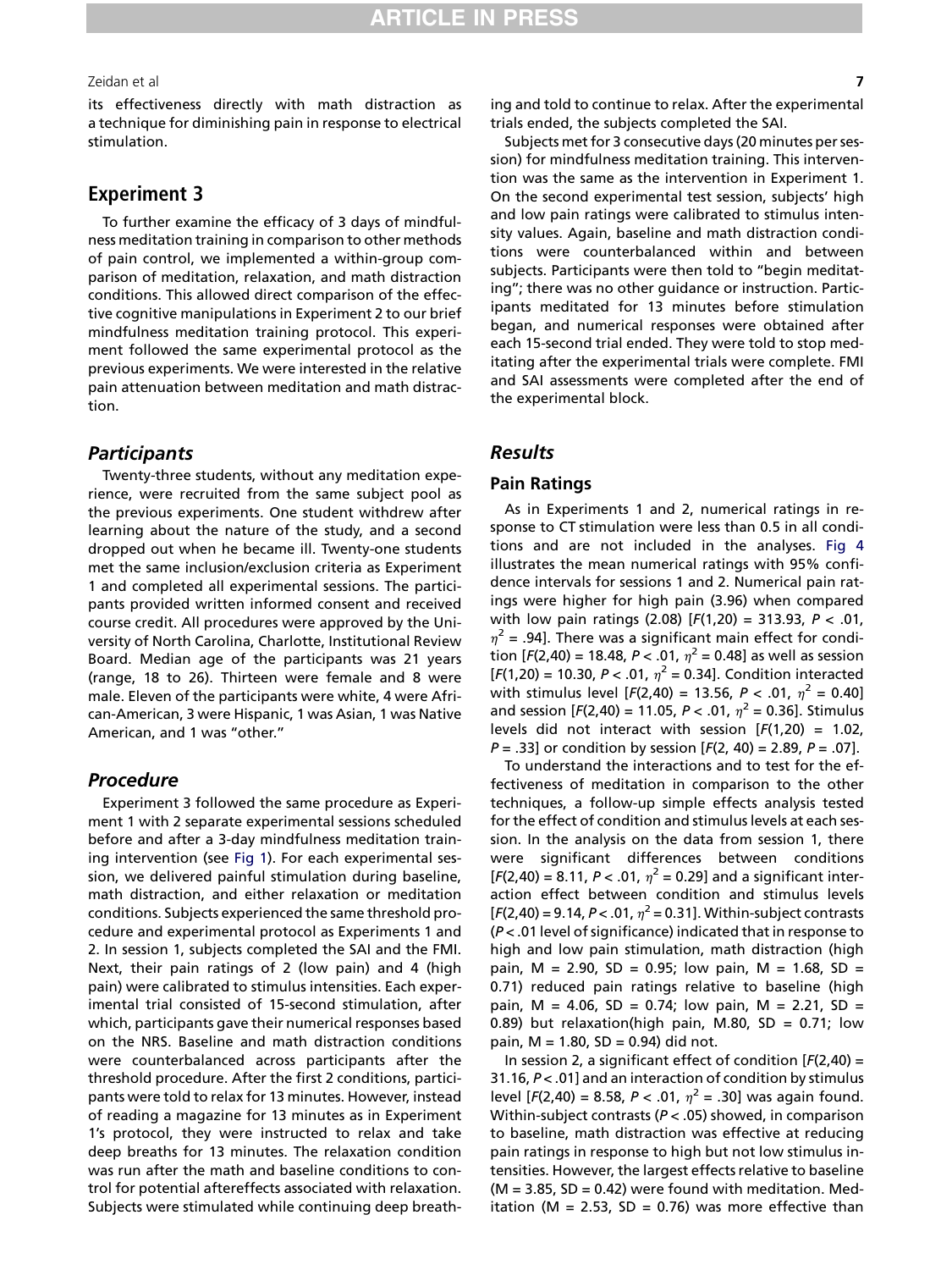<span id="page-7-0"></span>

Figure 4. Mean numerical ratings (NRS) with 95% confidence intervals for experimental conditions in Experiment 3.

math distraction ( $M = 2.91$ , SD = 0.79) in attenuating high pain ratings. Meditation (M = 1.00, SD = 0.48) was also more effective at reducing low ratings of pain when compared with baseline ( $M = 1.95$ , SD = 0.41) and math distraction (M = 1.71, SD = 0.51).

#### Subjective Assessments

Mean SAI scores are reported in [Table 2](#page-4-0). A 5  $\times$  2 repeated-measures ANOVA examined SAI ratings across the 5 sessions and within (pre/post-testing) each session. Similar to Experiment 1, there was a significant pre-post  $[F(1,20) = 116.86, P < .01, \eta^2 = 0.85]$ , session,  $[F(4,80) =$ 5.11,  $P < .01$ ,  $\eta^2 = 0.20$ , and pre-post by session interaction effect [F(4,80) = 10.98, P < .01,  $\eta^2$  = 0.35]. Again, the interaction was found because, in session 1, there were no significant differences on state anxiety. However, in every session in which the participants meditated, there were significant reductions in state anxiety ratings from pre to post.

Consistent with the findings of Experiment 1, a comparison of FMI ratings before (M =  $46.33$ , SD =  $9.78$ ) and after training ( $M = 54.33$ , SD = 9.61) showed a significant increase in "mindfulness"  $[F(1, 20) = 23.33, P < .01,$  $\eta^2$  = .54]. Again, our findings suggest that 1 hour total of mindfulness meditation training can effectively increase levels of mindfulness as measured by changes on the FMI.

A correlational analysis examined relationships among the subjective assessments with the change in pain ratings. Changes in pain perception were not significantly related to assessments of mindfulness  $[r(21) = 0.18, P =$ .22] or state anxiety  $[r(19) = -0.37.18, P = .10]$ . However, FMI scores were related to SAI measures taken during session 2 [ $r(21) = -0.47$ ,  $P \leq .01$ ], a replication of Experiment 1.

#### Stimulus Intensities

Stimulus intensity values obtained during the thresholding for high and low pain values were analyzed with a session by stimulus intensity ANOVA. As can be seen in [Table 1,](#page-1-0) there was a significant increase in stimulus values from session 1 to session 2  $[F(1,20) = 6.89, P =$ .02,  $\eta^2$  = 0.26] and an effect of stimulus intensity  $[F(1,21) = 63.55, P < .01, \eta^2 = 0.76]$ . There was no interaction  $(F < 1)$ . These data replicate Experiment 1's findings, which suggest that 3 days of mindfulness meditation training may decrease pain sensitivity when compared with before mental training.

# General Discussion

Previous findings of meditation's analgesic effect have been largely explored in highly experienced meditators and/or with long-term meditation interventions.<sup>[16,20](#page-9-0)</sup> Experiments 1 and 3 demonstrated that a brief, 3-day (1 hour total) mindfulness meditation intervention significantly reduced subjective pain ratings, pain sensitivity, and state anxiety, while increasing levels of mindfulness. The meditation groups reported lower ratings to high and low pain intensities, relative to baseline, math distraction, and relaxation conditions. The findings are important for a number of reasons. First, they show that even brief meditation training can be effective at dampening the pain response. These findings suggest that the analgesic effect of mindful states may be realized after only a small investment of time learning mindfulness meditation. Second, our results provide some additional information about the relative benefit of cognitive techniques for controlling pain. Although it is well established that pain has sensory, cognitive, and affective components, most approaches for alleviating pain involve application of drugs rather than the use of cognitive manipulations. The present findings are consistent with others<sup>[10,29](#page-9-0)</sup> that show pain dampening in reaction to cognitive techniques. Yet, meditation was more effective in reducing pain perception than these other techniques.

The mechanisms associated with meditation's analge-sic effects have yet to be fully explored.<sup>[33](#page-9-0)</sup> However, it is believed that meditation's palliative effects may be associated with the cognitive focus on the dynamic changes of the breath,<sup>28</sup> a relaxed state of mind,<sup>[27](#page-9-0)</sup> and the ability to regulate the affective reaction to pain.<sup>[22,30](#page-9-0)</sup> Mindfulness meditation is premised on nonjudgmentally reap-praising sensory events as momentary and fleeting.<sup>[19](#page-9-0)</sup> Thus, this technique may attenuate pain through the sensory and affective dimensions by helping individuals calmly reappraise noxious stimuli as momentary and "not worthy" of emotional reaction.<sup>[7,9,28,39](#page-9-0)</sup> Accordingly, reductions in state anxiety and increases in mindfulness provide behavioral evidence that 3 days of mental training can promote a mindful state, which, in turn, may at-tenuate the subjective experience of pain.<sup>[16](#page-9-0)</sup>

Previous research has hypothesized that relaxation and distraction techniques are 2 active mechanisms in meditation's analgesic effect. $33$  The comparison of meditation to the distraction condition in Experiments 2 and 3 demonstrated more effective pain reduction with meditation. These findings suggest possible differences in affective and attentional modulation of pain between the 2 techniques. Indeed, Holzel et al<sup>[15](#page-9-0)</sup> found areas involved in emotional regulation were activated more during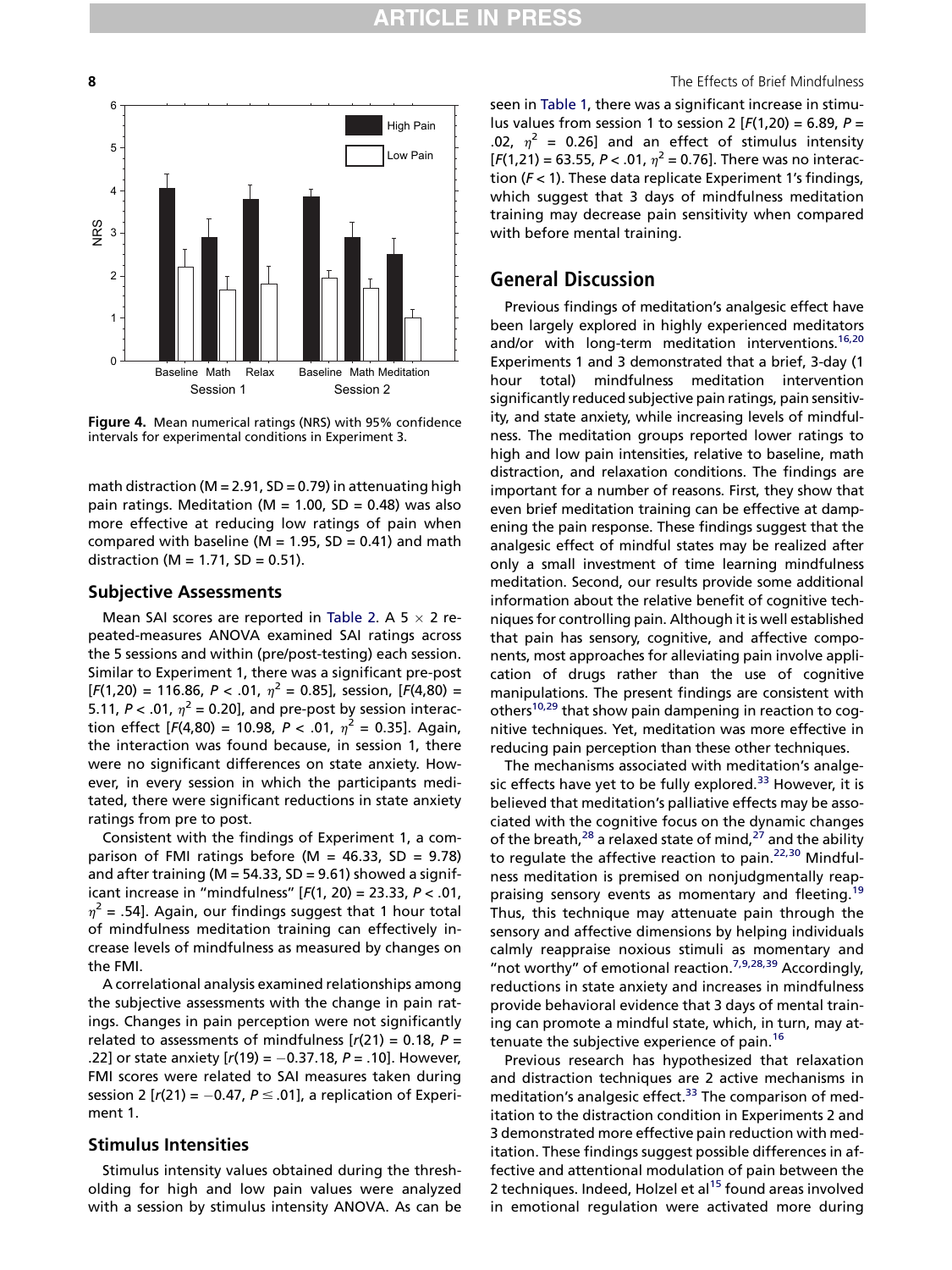#### <span id="page-8-0"></span>Zeidan et al 9

meditation than during a math distraction task. One difference is that a mindful state may regulate affective ap-praisal systems,<sup>[9](#page-9-0)</sup> whereas distraction may not.<sup>16,36,44</sup> In a recent study, Villemure and Bushnell<sup>[44](#page-10-0)</sup> found that mood and attention activate separate pain modulating neural pathways. Although we did not directly test for this, it may be that a mindful state promotes both attention-oriented and affective pain modulation during pain stimulation.<sup>[44](#page-10-0)</sup> Math distraction may only affect the attentional modulation.<sup>[10,11](#page-9-0)</sup> In fact, Kenntner-Mabiala et al<sup>[36](#page-9-0)</sup> found that attention modulates sensory but not affective ratings of pain. Another way meditation may differ from distraction is that meditation can be associated with the cognitive act of "monitoring," which also reduces the anticipation of a noxious stimulus.<sup>[6,25](#page-9-0)</sup> Therefore, focusing on the present moment may reduce expectations of an upcoming negative stimulus, which may reduce the perception of pain. Nevertheless, math distraction was effective in reducing ratings to high pain when compared with baseline but not low pain ratings. Math distraction's inability to reduce low pain ratings may be, in part, due to differences in the distribution of attentional resources to the 2 levels of stimulation.<sup>[10](#page-9-0)</sup> For example, high pain stimulation probably requires more attentional resources and therefore lends itself to cognitive modulation more readily than the low pain stimulation. In comparison, mindfulness meditation is associated with enhanced top-down control and executive functioning.5,7 This suggests that meditation's palliative effect on high and low pain intensities, in our study, may be due to the ability to modulate the sensory, affec-tive, and attentional experience more broadly.<sup>[42](#page-10-0)</sup>

In an unexpected finding, subjects demonstrated decreased pain sensitivity after brief mental training ([Table](#page-1-0) [1\)](#page-1-0). Participants in Experiments 1 and 3 required higher levels of stimulus intensity to attain ratings of low and high pain when compared with premeditation intervention pain ratings. This finding was surprising because the meditation groups were not meditating during pain threshold calibration. Indeed, Grant and Rainville<sup>[16](#page-9-0)</sup> also found reductions in pain sensitivity in highly trained Zen practitioners, when compared with control subjects. In contrast, subjects in Experiment 2 did not show a significant decrease in pain sensitivity from session 1 to 2. This comparison is tempered a bit by the fact that a majority of the subjects in Experiment 2 were not expressly interested in meditation and may have differed in other ways. Still, brief mindful training appears to promote decreases in pain sensitivity when compared with control subjects.

# References

1. Austin JH: Zen and the brain: Toward an understanding of meditation and consciousness. Cambridge, MA, MIT Press, 1998

2. Baer R, Smith G, Hopkins J, Krietemeyer J, Toney L: Using self report assessment methods to explore facets of mindfulness. Assessment 13:27-45, 2006

3. Buchheld N, Grossman P, Walach H: Measuring mindfulness in insight meditation (vipassana) and meditation-based

The small but significant effect of reduced pain found after reading a magazine for 13 minutes in session 1 was puzzling. This effect could be due to the extended time period subjects had before receiving the pain stimulation; however, it is unlikely because the 13-minute relaxation condition, in Experiment 3, did not replicate this effect. Conversely, the relaxation condition in Experiment 2 resulted in higher levels of reported pain during instructions ''to relax and sit comfortably in a chair.'' Unfortunately, we did not use a standardized relaxation technique and did not monitor how relaxed subjects were. Therefore, we cannot make any firm conclusions about relaxation relative to distraction and meditation, though it appears that any effect that might exist is likely small.

There are some limitations to our study that may qualify the findings. The data can only be generalized to healthy, college-aged adults who are interested in meditation. Procedurally, participants spent more time with the experimenters in Experiments 1 and 3 compared with Experiment 2. However, Experiment 3's findings robustly replicate both previous experiments' pain reductions, suggesting that 3 days of mindfulness meditation training can promote a state of mindfulness, which was found to effectively reduce ratings of low and high pain.

The goal of these experiments was to use an abbreviated meditation training period to demonstrate the effectiveness of meditation on experimental pain. There is no doubt, however, that the effectiveness of this technique may have been greater had we extended the training.<sup>[16,42](#page-9-0)</sup> Therefore, the findings do not show the maximum benefit of this technique. Instead, this work provides a necessary first step in evaluating cognitive factors for pain relief and suggests that meditation training, however brief, may have some possible benefits with pain control and relief. Future work will be needed with chronic pain patients to assess the tradeoff between time spent in mindfulness meditation training and pain relief.

The present study's results suggest that the modulation of the subjective experience of pain can be experienced after a very brief meditation intervention. Although effective in reducing high pain ratings, math distraction was not as effective in reducing a more comprehensive feeling of pain. The FMI and SAI results suggest that decreased anxiety and mindfulness skills contributed to the decreased perception of pain for the meditation condition. Ongoing studies are examining the electrophysiological and neural activities associated with brief meditation training's effects on pain perception.

psychotherapy: The development of the Freiburg Mindfulness Inventory (FMI). J Meditation Meditation Res 1:11-34, 2008

4. Baron GC, Irving GA: Effects of tourniquet ischemia on current perception thresholds in healthy volunteers. Pain Pract 2:129-133, 2002

5. Brefczynski-Lewis JA, Lutz A, Schaefer HS, Levinson DB, Davidson RJ: Neural correlates of attentional expertise in long-term meditation practitioners. Proc Natl Acad Sci USA 104:11483-11488, 2007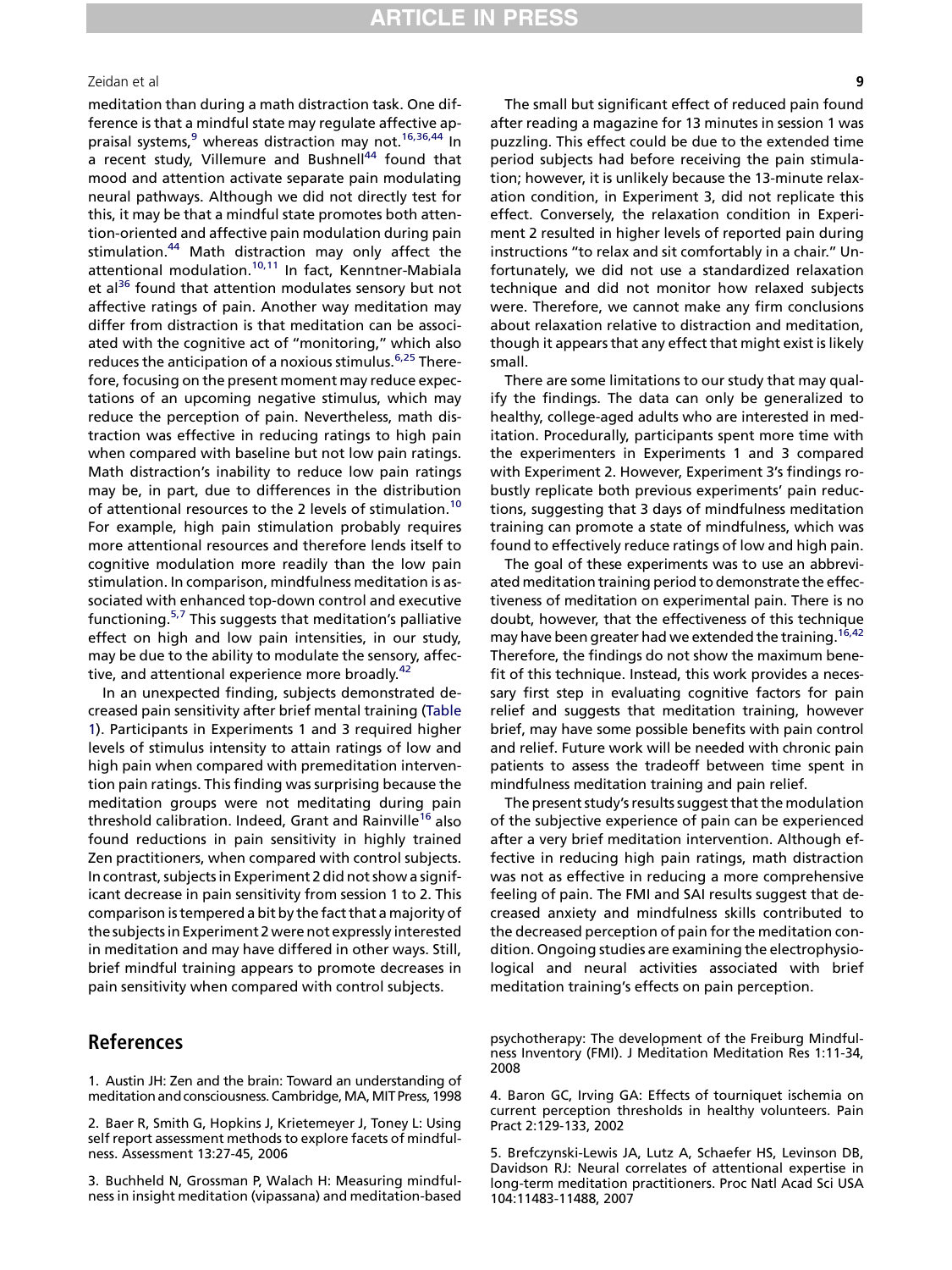6. Cioffi D, Hoolaway J: Delayed costs of suppressed pain. J Pers Soc Psych 64:274-282, 1993

7. Cahn BR, Polich J: Meditation states and traits: EEG, ERP, and neuroimaging studies. Psychol Bull 132:180-211, 2006

8. Coghill RC, McHaffie JG, Ye-Fen Y: Neural correlates of interindividual differences in the subjective experience of pain. Proc Natl Acad Sci USA 100:8538-8542, 2003

9. Creswell JD, Way BM, Eisenberger NI, Lieberman MD: Neural correlates of dispositional mindfulness during affect labeling. Psychosom Med 69:560-565, 2007

10. Del Percio C, Le Pera D, Arendt-Nielsen L, Babiloni C, Brancucci A, Chen AC, De Armas L, Miliucci R, Restuccia D, Valeriani M, Rossini PM: Distraction affects frontal alpha rhythms related to expectancy to pain: An EEG study. Neuroimage 31:1268-1277, 2006

11. Dowman R: Electrophysiological indices of orienting attention toward pain. Psychophysiology 41:749-761, 2004

12. Dowman R: Attentional set effects on spinal and supraspinal response to pain. Psychophysiology 38:451-464, 2004

13. Dowman R, Schell S: Evidence that the anterior cingulated and supplementary cortices generate the pain related negative difference potential. Clin Neurophysiol 110: 2117-2126, 1999

14. Eccleston C, Crombez G, Aldrich S, Stannard C: Attention and somatic awareness in chronic pain. Pain 72:209-215, 1997

15. Hölzel BK, Ott U, Hempel H, Hackl A, Wolf K, Stark R, Vaitl D: Differential engagement of anterior cingulate and adjacent medial frontal cortex in adept meditators and non-meditators. Neurosci Lett 421:16-21, 2007

16. Grant JA, Rainville P: Sensitivity and analgesic effects of mindful states in Zen meditators: A cross-sectional study. Psychosom Med 71:106-114, 2009

17. Grossman P, Niemann L, Schmidt S, Walach H: Mindfulness-based stress reduction and health benefits: A metaanalysis. J Psychosom Res 57:35-43, 2004

18. Jain S, Shapiro S, Swanick S, Roesch S, Mills P, Bell I, Schwartz G: A randomized controlled trial of mindfulness meditation versus relaxation training: Effects of distress positive states of mind, rumination, and distraction. Ann Behav Med 33:11-21, 2007

19. Kabat-Zinn J: An outpatient program in behavioral medicine for chronic pain patients based on the practice of mindfulness meditation: Theoretical considerations and preliminary results. Gen Hosp Psychiatry 4:33-47, 1982

20. Kabat-Zinn J, Lipworth L, Burney R: The clinical use of mindfulness meditation for the self-regulation of chronic pain. J Behav Med 8:163-190, 1985

21. Kabat-Zinn J, Massion AO, Kristeller J, Peterson LG, Fletcher KE, Pbert L, Lenderking WR, Santorelli SF: Effectiveness of a meditation-based stress reduction program in the treatment of anxiety disorders. Am J Psychiatry 149: 936-943, 1992

22. Kakigi R, Nakata H, Inui K, Hiroe N, Nagata O, Honda M, Tanaka S, Sadato N, Kawakimi M: Intracerebral pain processing in a yoga master who claims not to feel pain during meditation. Eur J Pain 9:581-589, 2005

23. Kingston J, Chadwick D, Meron C, Skinner TC: A pilot randomized control trial investigating the effect of mindfulness practice on pain tolerance, psychological well-

<span id="page-9-0"></span>**10** The Effects of Brief Mindfulness

being, and physiological activity. J Psychosom Res 62: 297-300, 2007

24. Kirwillian SS, Derbyshire SWG: Increased bias to report heat or pain following emotional priming of pain-related fear. Pain 137:60-65, 2004

25. Koyoma T, McHaffie JG, Laurienti PJ, Coghill RC: The subjective experience of pain: Where expectations become reality. Proc Natl Acad Sci USA 102:12950-12955, 2005

26. Lane J, Seskevich J, Peiper C: Brief meditation training can improve perceived stress and negative mood. Altern Ther Health Med 13:38-44, 2007

27. Lazar SW, Bush G, Gollub RL, Fricchione GL, Khalsa G, Benson H: Functional brain mapping of the relaxation response and meditation. Neuroreport 11:1581-1585, 2000

28. Lutz A, Slagter HA, Dunne JD, Davidson RJ: Attention regulation and monitoring in meditation. Trends Cogn Sci 12:163-169, 2008

29. McCaul KD, Monson N, Maki RH: Does distraction reduce pain-produced distress among college students? Health Psychol 11:210-217, 1992

30. Mills WW, Farrow JT: The transcendental meditation technique and acute experimental pain. Psychosom Med 43:157-164, 1981

31. Morone NE, Greco CM: Mind-body interventions for chronic pain in older adults: A structured review. Pain 8: 359-375, 2007

32. Morone NE, Lynch CS, Greco CM, Tindle HA, Weiner DK: I felt like a new person: The effects of mindfulness meditation on older adults with chronic pain: Qualitative narrative analysis of diary entries. J Pain 9:841-848, 2008

33. Orme-Johnson DW, Schneider RH, Son YD, Nidich S, Cho Z- H: Neuroimaging of meditation's effect on brain reactivity to pain. Neuroreport 17:1359-1363, 2006

34. Peyron R, Garcia-Larrea L, Gregoire MC, Costes N, Convers P, Lavenne F, Mauguiere F, Michel D, Laurent B: Hemodynamic brain responses to acute pain in humans: Sensory and attentional networks. Brain 122:1765-1779, 1999

35. Pulliam C, Gatchel RJ, Robinson RC: Challenges to early prevention and intervention: Personal experiences with adherence. Clin J Pain 19:114-120, 2003

36. Kenntner-Mabiala R, Andreatta M, Wieser M, Muhlberger A, Pauli P: Distinct effects of attention and affect on pain perception and somatosensory potentials. Biol Psychol 78:114-122, 2008

37. Spielberger CD: Manual for the State-Trait Anxiety Inventory (STAI-form Y). Palo Alto, CA, Consulting Psychologists Press, 1983

38. Shapiro SL, Schwartz GE: Intentional systemic mindfulness: An integrative model for self-regulation and health. Adv Mind Body Med 16:128-134, 2000

39. Tang YY, Ma Y, Wang J, Fan Y, Feng S, Lu Q, Yu Q, Sui D, Rothbart MK, Fan M, Posner MI: Short term meditation training improves attention and self-regulation. Proc Natl Acad Sci USA 104:17152-17156, 2007

40. Teixeira ME: Meditation as an intervention for chronic pain: An integrative review. Holist Nurs Pract 22:225-334, 2008